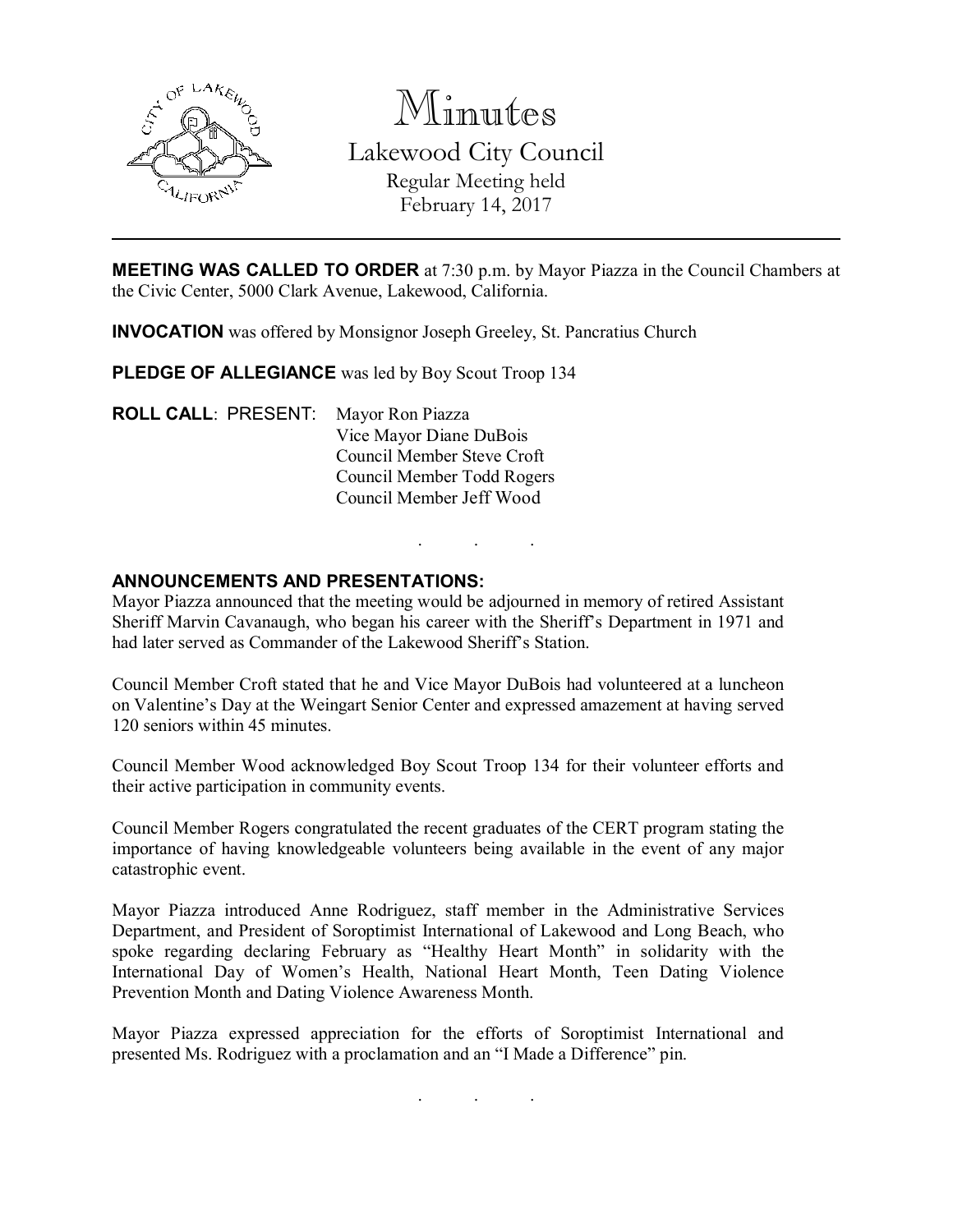City Council Minutes February 14, 2017 Page 2

### ROUTINE ITEMS:

COUNCIL MEMBER WOOD MOVED AND COUNCIL MEMBER ROGERS SECONDED TO APPROVE ROUTINE ITEMS 1 THROUGH 6.

- RI-1 Approval of Minutes of the Meetings held January 10, and January 24, 2017
- RI-2 Approval of Personnel Transactions
- RI-3 Approval of Registers of Demands
- RI-4 Authorize Replacement of Electrical Equipment at San Martin Park
- RI-5 RESOLUTION NO. 2017-2; A RESOLUTION OF THE CITY COUNCIL OF THE CITY OF LAKEWOOD AUTHORIZING THE CITY TREASURER TO DEPOSIT MONEY IN THE CITY TREASURY NOT REQUIRED FOR IMMEDIATE NEEDS IN THE LOCAL AGENCY INVESTMENT FUND FOR THE PURPOSE OF INVESTMENT
- RI-6 RESOLUTION NO. 2017-3; A RESOLUTION OF THE CITY COUNCIL OF THE CITY OF LAKEWOOD ESTABLISHING DISABLED PERSON DESIGNATED PARKING ON THE WEST SIDE OF AMOS AVENUE WITHIN THE CITY OF LAKEWOOD

UPON ROLL CALL VOTE, THE MOTION WAS APPROVED:

AYES: COUNCIL MEMBERS: Croft, DuBois, Rogers, Wood and Piazza NAYS: COUNCIL MEMBERS: None

# 1.1 • AWARD OF BID FOR PUBLIC WORKS PROJECT NO. 2016-7, CENTRE AT SYCAMORE PLAZA CARPET REPLACEMENT

. . .

Lisa Rapp, Director of Public Works, made a presentation based on the memo in the agenda and stated that the City Clerk received and opened one bid for installation of the carpeting at The Centre at Sycamore Plaza. She reported that staff reached out to eight contractors who were qualified to bid and install the carpet based on a requirement that the contractor be a Milliken Hospitality Carpet Company certified installer. JKP Occupied Office Flooring Specialists qualified to bid the project by attending a mandatory pre-bid conference and was the lone bidder. Ms. Rapp explained that the improvements consisted of removal of existing carpet and carpet wall base and installation of new, previously purchased Milliken carpeting. She concluded by stating it was staff's recommendation that the City Council adopt the plans, specifications, addendum and working details for the project; award a contract for the project, Public Works Contract 16-7, in the amount of \$27,205, to JKP Occupied Office Flooring Specialists, and authorize the Mayor to sign the contract in a form approved by the City Attorney; authorize staff to approve a cumulative total of change orders for the carpet installation as necessary not to exceed \$2,500; authorize increasing the Purchase Order issued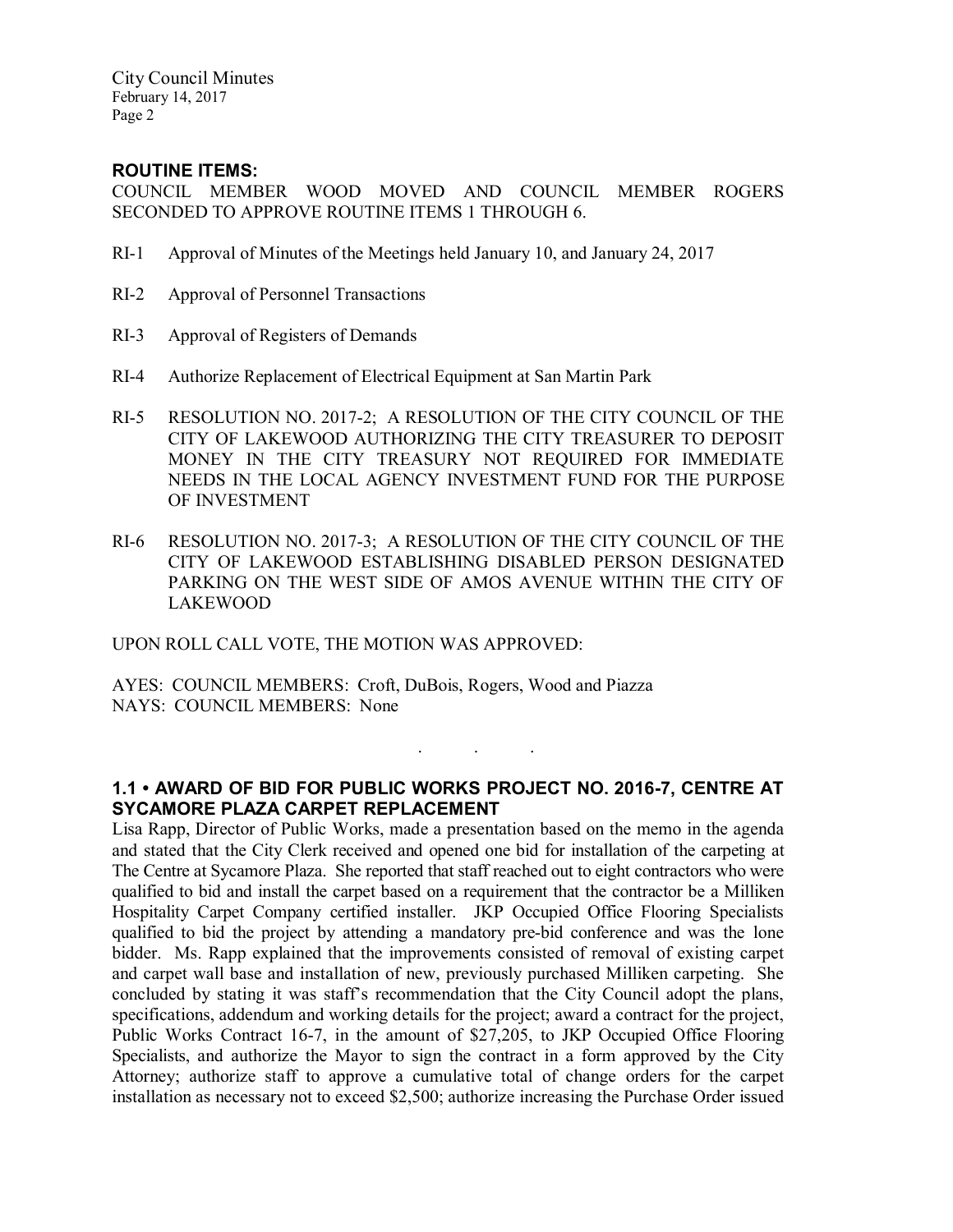## 1.1 • AWARD OF BID FOR PUBLIC WORKS PROJECT NO. 2016-7, CENTRE AT SYCAMORE PLAZA CARPET REPLACEMENT - Continued

to Milliken & Company due to a modest price adjustment, with a not to exceed amount of \$68,525; authorize issuance of a Purchase Order to Black Sheep Enterprises for the replacement of the Weingart Ballroom theatrical drapes in the amount of \$7,991.29, and authorize a ten percent contingency for changes as necessary.

Vice Mayor DuBois, noting the scope of the project, inquired about having received only one bid. Ms. Rapp explained that factors such as prevailing wages, with the complexity of certified payroll paperwork, travel distance and busy schedules figured in the contractors' decision not to submit bids.

In response to Mayor Piazza's and Council Member Wood's concerns regarding the impacts to the concessionaire's operations, Ms. Rapp replied that after coordinating with Centre staff and the contractor, the construction schedule took advantage of a window of opportunity with minimal impacts to client scheduling and for completion on time.

Mayor Piazza opened the public hearing at 7:54 p.m. and called for anyone in the audience wishing to address the City Council on this matter. There was no response.

COUNCIL MEMBER ROGERS MOVED AND VICE MAYOR DUBOIS SECONDED TO APPROVE STAFF'S RECOMMENDATIONS. UPON ROLL CALL VOTE, THE MOTION WAS APPROVED:

AYES: COUNCIL MEMBERS: Croft, DuBois, Rogers, Wood and Piazza NAYS: COUNCIL MEMBERS: None

# 1.2 • AWARD OF BID FOR PURCHASING BID 01-17, ONE 2017 FORD SUPER DUTY F-450 WITH SERVICE BODY

. . .

Lovenel Reveldez, Assistant Director of Administrative Services, displayed slides and gave a report based on the memo in the agenda, stating that the Purchasing Officer had solicited bids for the purchase of a utility truck to support Water Resources Department operations and to replace a vehicle that had been in service for twenty-five years. Five bids were received and reviewed to determine that specifications had been successfully met and that bid totals were accurate. It was the recommendation of staff that the City Council hold a public hearing and authorize the purchase of one 2017 Ford F-450 with service body from Carmenita Truck Center in the amount of \$96,337.20.

Responding to Council Member Croft's inquiry regarding consideration of an alternate fuel vehicle as a replacement, Ms. Rapp stated that due to the size of the truck, such an option would not be practical. She added that manufacturers were not supplying alternate fuel trucks on the assembly line and converting a vehicle to run on CNG would be expensive.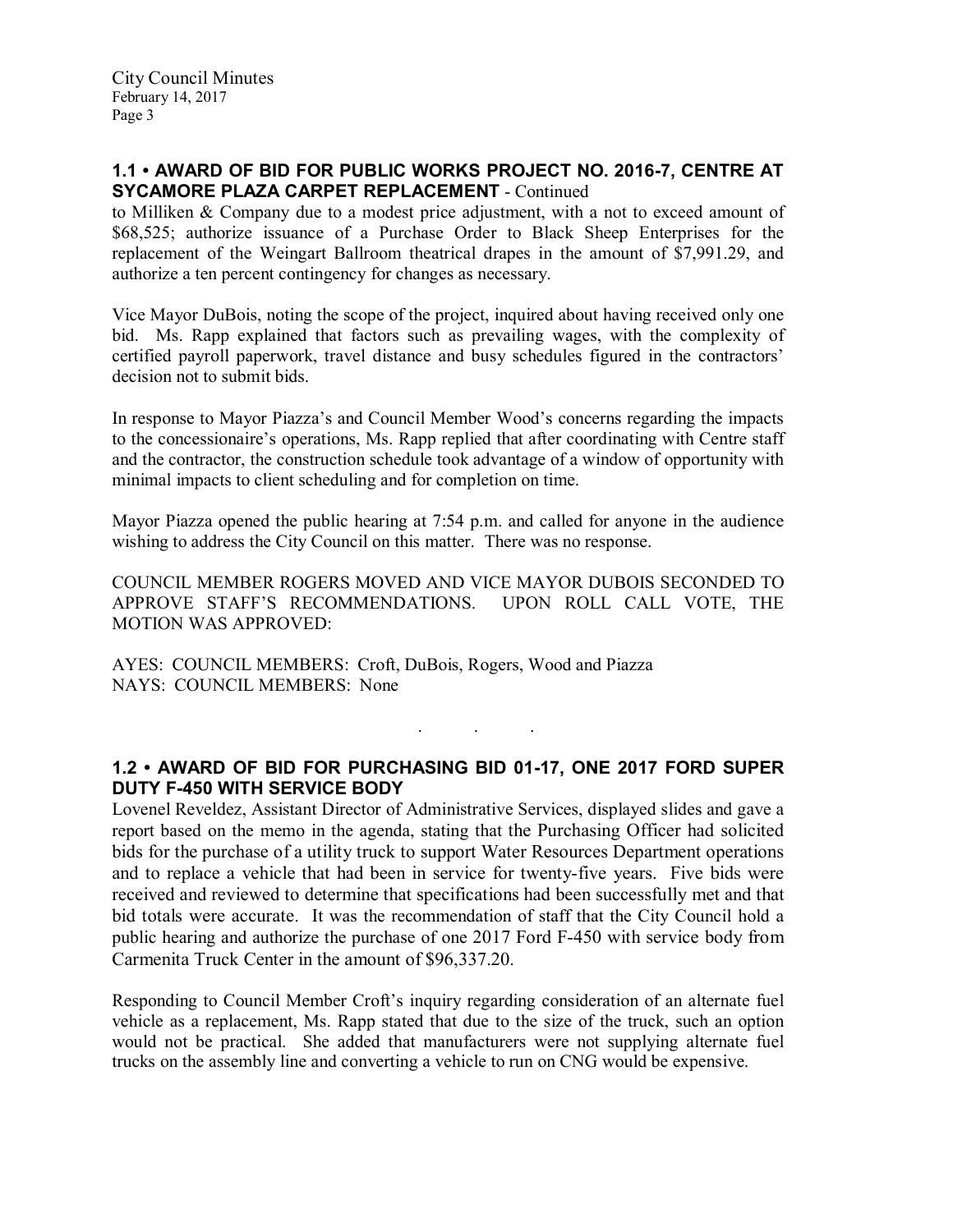#### 1.2 • AWARD OF BID FOR PURCHASING BID 01-17, ONE 2017 FORD SUPER DUTY F-450 WITH SERVICE BODY - Continued

Council Member Wood inquired whether the truck being replaced could be utilized elsewhere. Ms. Rapp explained that with the truck having been used regularly for twenty five years and having reached over 110,000 miles, the daily grind it experienced along with running the equipment mounted on the truck, it was well worn out. She also noted that due to the size and configuration of the truck bed, it did not suit other operations because it had been specifically designed for the needs of the Water Department.

Mayor Piazza concurred by commenting that in his experience, trucks used for business having logged over 100,000 miles were costly to repair.

Ms. Rapp responded to Council Member Rogers' question by stating that thirty percent of the vehicles in the City's motorized fleet were natural gas vehicles with fueling stations at the maintenance yards.

Mayor Piazza opened the public hearing at 8:01 p.m. and called for anyone in the audience wishing to address the City Council on this matter. There was no response.

VICE MAYOR DUBOIS MOVED AND COUNCIL MEMBER WOOD SECONDED TO APPROVE STAFF'S RECOMMENDATIONS. UPON ROLL CALL VOTE, THE MOTION WAS APPROVED:

. . .

AYES: COUNCIL MEMBERS: Croft, DuBois, Rogers, Wood and Piazza NAYS: COUNCIL MEMBERS: None

### 3.1 • 2017 LAKEWOOD YOUTH HALL OF FAME

Recreation and Community Services Director Lisa Litzinger displayed slides and made a presentation based on the report in the agenda. She stated that Lakewood's 36th annual Youth Hall of Fame would be held on February 27th. The program recognized the achievements of high school and collegiate athletes who either lived or went to school in Lakewood, with a Board of Nominees reviewing and selecting each year's honorees. She noted that the 2016 Athlete of the Year was Montana Dixon, who played softball as a catcher for Lakewood High School, and was currently a freshman at Stanford University on a full scholarship. Ms. Litzinger reported that this year, twenty Performers of the Year would be honored with first time recognition of a BMX Biker, Michael Coo of Mayfair High School, as well as track and field para-athlete Teylor Besher from Lakewood High School.

Council Member Wood commended staff for the presentation and their hard work adding that he looked forward to the event.

. . .